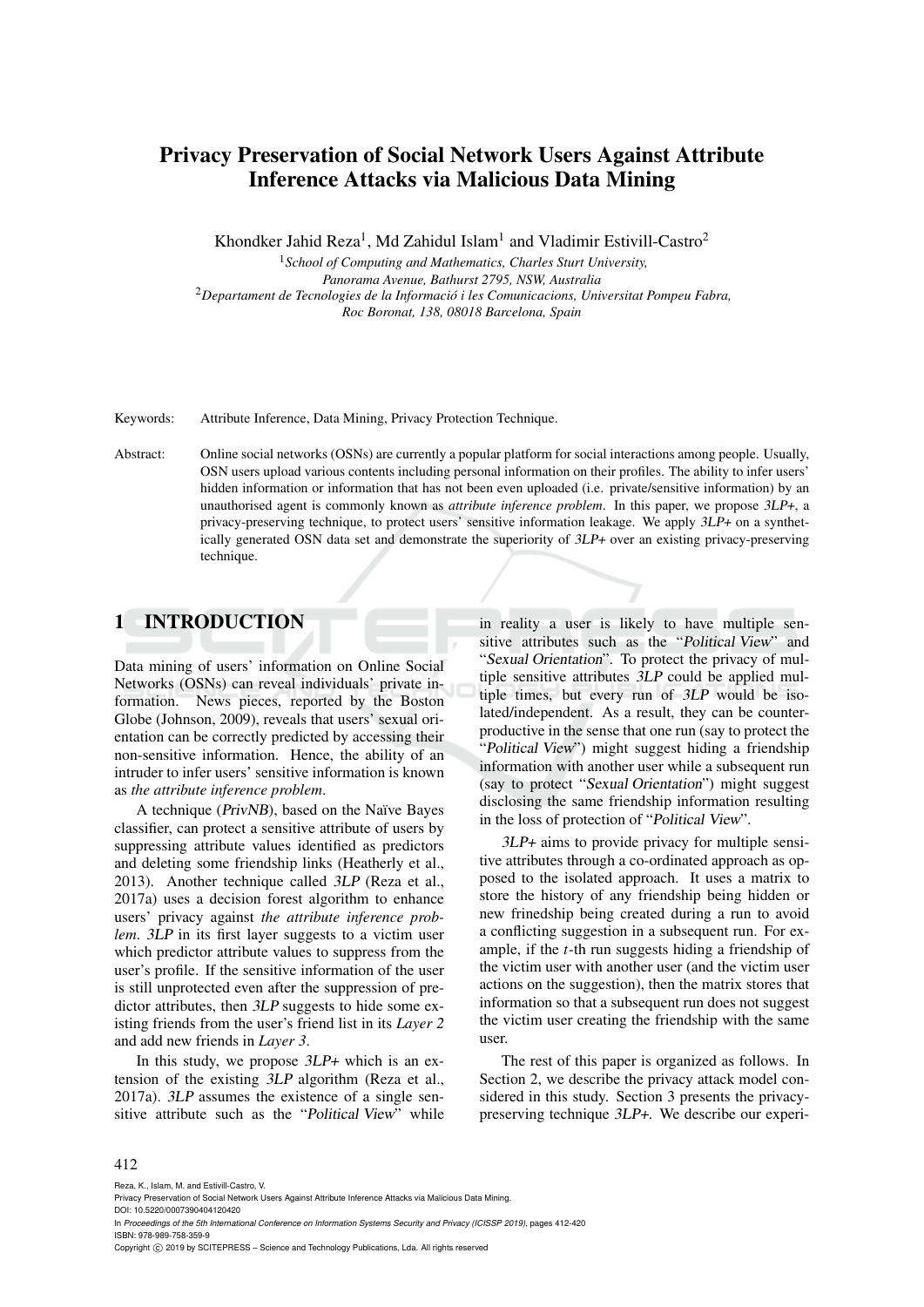| User             | Relationship status | m_relation | Profession  | m_profession | m_emotional | Class Attribute  |
|------------------|---------------------|------------|-------------|--------------|-------------|------------------|
| a                | Married             | O          | Businessman |              | 0.56        | Lonely (Lon)     |
| b                | Widow               | 0          | Businessman |              |             | Connected (Conn) |
| $\mathcal{C}$    | Single              | 0.56       | Labourer    |              |             | Connected        |
| d                | Married             | 0.51       | Student     | 0.56         | 0.56        | Lonely           |
| $\epsilon$       | Single              | 0.51       | Labourer    |              |             | Connected        |
| $\boldsymbol{u}$ | Widow               | 0.51       | Student     | 0.51         |             | ີ                |

Table 1: A sample data set.



Figure 1: Decision trees build on the sample data set given in Table 1.

mental set up in Section 4 and the experimental results in Section 5. Section 6 gives a concluding remark.

### 2 PRIVACY ATTACK SCENARIO

An attacker *M* can follow any approach to invade users' privacy. We consider a data mining approach, in this study, assuming that, *M* prepares a data set by analyzing an OSN of *N* users, each with *A* attributes and friendship information. We name an attribute, and it's corresponding value together as an attribute-value pair. Here each attribute value  $(A_n = v)$  is considered as a distinct binary attribute. In a Social attribute network (*SAN*) model, both users and their attributevalues are modeled as vertices.

The attacker can take advantage of a metric function as shown in Equation 1 (Adamic and Adar, 2003), to incorporate the friendship information into *D*.

$$
m(u, A_n = v) = \sum_{t \in \Gamma_{s+}(u) \cap \Gamma_{s+}(A_n = v)} \frac{w(t)}{\log|\Gamma_+(t)|}.
$$
 (1)

*w*(*t*)

Here,  $\Gamma_{s+}(u)$  is a set of OSN users connected to a user *u* and  $\Gamma_{s+}(A_n = v)$  is the set of users having the attribute-value  $A_n = v$ . Similarly,  $\Gamma_{A_n+}(u)$  is the set of all attribute-value pairs linked to user *u*. Therefore, the neighbourhood of *u* is represented as,  $\Gamma_+(u) = \Gamma_{s}(u) \cup \Gamma_{A_n}(u)$ . On the other hand, *t* is the set of *u*'s friends who have an attribute-value pair *A<sub>n</sub>* = *v* (i.e. *t*  $\in \Gamma_{s+}(u) \cap \Gamma_{s+}(A_n = v)$ ) and  $\Gamma_+(t) =$  $\Gamma_{s+}(t) \cup \Gamma_{A_{n+1}}(t)$ . The  $w(t)$  is the weight of each of them and it's value is set to 1 in this study. The higher

the value of  $m(u, A_n = v)$ , the higher the chance that *u* has the value  $\nu$  for attribute  $A_n$ .

For illustration, we suppose *M* wants to know the *emotional status* of *u* who considers it as sensitive and hence hides it from public view. To launch the attack, *M* can first prepare a data set by storing the user *u*'s available information (for example, *Relationship status* and *Profession*) in it. Then *M* can visit the profiles of other users who disclose their *emotional status* as well as, additional information (i.e. *Relationship status* and *Profession* in this example) and store all these information in *D*. We present a sample of such data set in Table 1. The information directly related to OSN users (e.g. *Relationship status* and *Profession* as shown in Table 1) are named regular attributes, whereas the information related to the friendship links (that can be calculated by using Equation 1) are named *link attributes*. *M* can consider *"Emotional Status"* as the class attribute and apply any machine-learning technique to obtain the patterns of the lonely and connected users from the data set. In Figure 1, we present a sample decision forest which can be built from *D* (as shown in Table 1). Here, the rectangular boxes are called nodes and ovals are called leaves. The path from a root node to a leaf is called a logic rule. By using these rules, the attacker can predict the emotional status of a new user  $u$  (who is not in Table 1) even when the user does not disclose the information.

We argue that OSN users may have diverse preferences on what they consider sensitive. For example, one may consider their *emotional status* as sensitive while others may consider their *emotional status*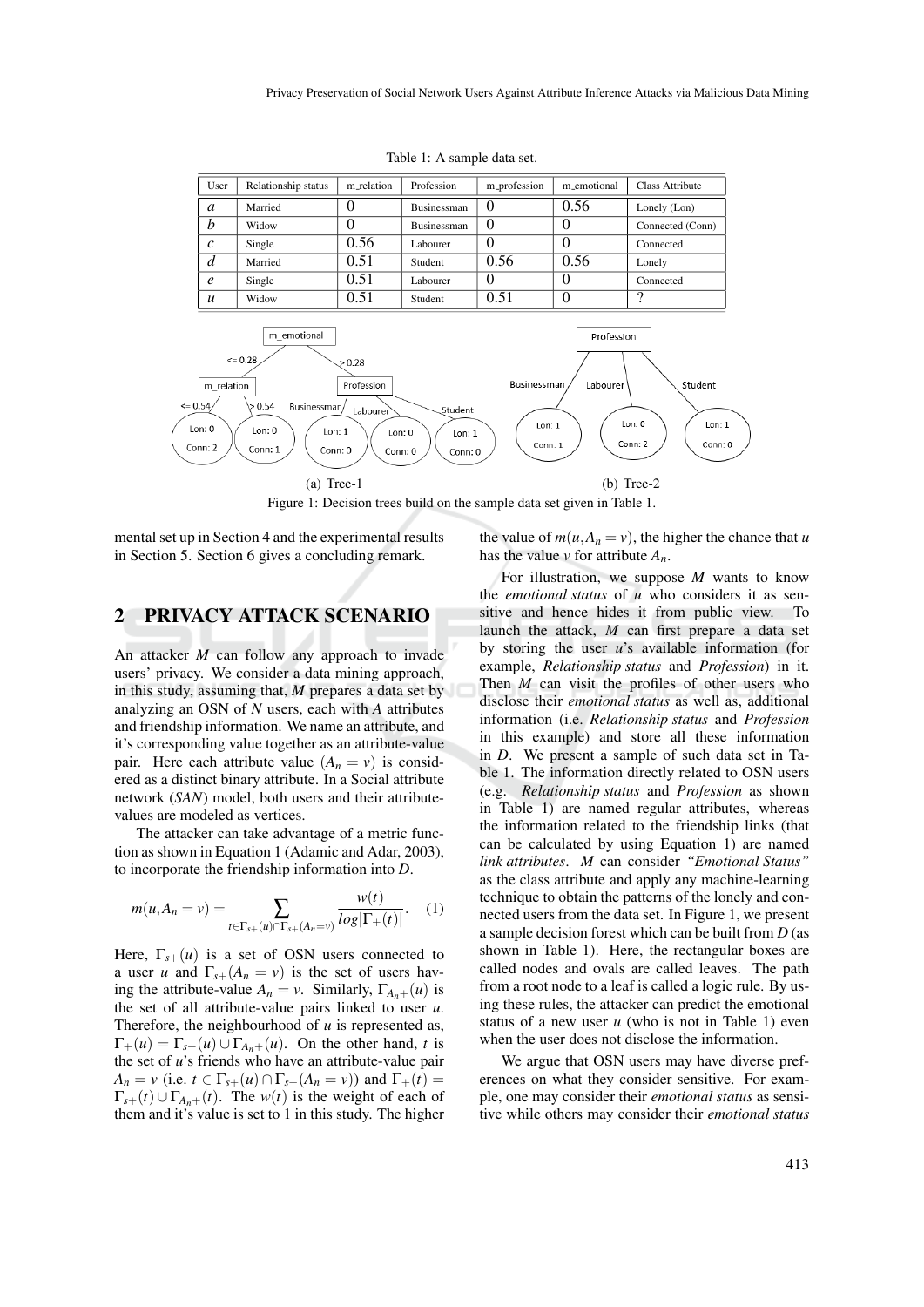and/or *political view* as sensitive. Therefore, a privacy-preserving technique should be capable of protecting all sensitive information for each user and should be capable of providing privacy when attackers use a different classifier than the one that the technique expects them to use. Again, a large number of attribute value suppression may provide better privacy, but at the same time, it also defeats the whole purpose of using social network sites for a user. The goal should be to provide privacy by suppressing the minimum number of attribute values.

### 3 OUR TECHNIQUE

The basic idea of  $3LP+$  is to protect the privacy of all information that a user consider sensitive. Users can give the list of attributes they considers sensitive and then, 3LP+ provides three steps (or *layers*) of recommendations:

### *Step 1: Compute the sensitivity of each attribute for each user and suggest to the user which attribute values the user needs to suppress.*

In Step 1, as shown in Algorithm , 3LP+ selects a class attribute (from the list of sensitive attributes considered by the 3LP+ User *u*) randomly, prepares a training data set *D*, and then applies SysFor (Islam and Giggins, 2011) on *D* to get a set of logic rules. 3LP+ then uses the support and confidence of each rule to compute its sensitivity (or *Rule Sensitivity*) value in breaching the privacy of a sensitive attribute. Similar to previous studies (Reza et al., 2017a; Reza et al., 2017b), the rules having *Rule Sensitivity* value 1.006 or above are considered Sensitive Rules in this study. We utilize the function GetSensitiveRules() to represent the processes of generating the sensitive rule set  $R^u$  for  $u$ .

After preparing the sensitive rule set  $R^u$ ,  $3LP +$ counts the number of appearance of each regular attribute  $A_n$  in  $R^u$  and store  $A_n$  in  $A^s$ . Here,  $A^s$  stores all the regular attributes and the number of their appearances in  $R^u$ . One attribute can appear only once in a sensitive rule  $R_j^u$  but more than once in  $R^u$ . The regular attribute  $A_n$  with the highest number of appearances in  $R^u$  is suggested to  $u$  for suppression. The decision is then up to *u* whether to suppress its value or not. If *u* suppresses the value of  $A_n$ , then  $A_n$  is no longer available in  $A^s$  and all sensitive rules in  $R^u$  that have  $A_n$  in their antecedent are no longer applicable for *u*. Regardless whether *u* suppresses the attribute or not,  $3LP+$  then identifies  $A_n$  with the next highest appearances and suggests *u* to suppress that. The process continues until  $R^u$  or  $A^s$  becomes empty.

*Step 2: Hide friendship links as necessary if they*

After *Layer 1*, if any sensitive rule remains in  $R^u$ such a rule only uses link attributes (i.e. the attribute values can only be altered by using Eq. 1). Therefore, if a link attribute appears as an antecedent of a sensitive rule  $R_j^u$  (i.e.  $R_j^u \in R^u$ ), where the value of the link attribute needs to be greater than a constant *SplitPoint* (as mentioned in  $R_j^u$ ), the 3LP+ explores to reduce its value < *SplitPoint* by hiding some of *u*'s friendship links. By doing this 3LP+ makes the rule unusable to predict the class value of *u* with certainty.

In Step 2, 3LP+ first identifies the link attribute,  $A_n$ , that appears most in the sensitive rule set  $R^u$  and compute  $A_n$ 's value, denoted as  $V$ , using Eq. 1. If *V* is higher than the split point mentioned in  $R_j^u$ , then 3LP+ suggests *u* to hide a friendship link. While choosing a friendship link,  $3LP+$  selects a friend, *t<sup>i</sup>* , of *u* who has the smallest degree and has not previously appeared in the friendship matrix *F* (here *F* is an  $1 \times N$  matrix which stores the *Flag* information for *u*). The  $3LP+$  recommends *u* to hide  $t_i$ so that it can reduce *V*'s value the most by hiding a minimum number of friends. If *u* follows the recommendation, 3LP+ puts a *Flag* up in the *i th* column of the friendship matrix  $F$  and this ex-friend will not be recommended for further hiding or adding. 3LP+ then updates  $G'$ ,  $F'$ , and recomputes  $V$ 's value.

This process continues until the value *V* is lower than the *SplitPoint* mentioned in  $R_j^u$ . Once the *V* is lower than the split point, then the process of hiding friends stops and  $3LP+$  removes  $R_j^u$  and other rules (which have an antecedent with the value *V*) from  $R^u$  as they are no longer be applicable to determine  $u$ 's class value. At the end of Step 3, if  $R^u$  is not empty then only 3LP+ moves to Step 3 i.e. Layer 3.

### *Step 3: Add friendship links as necessary if they are not fabricated previously.*

After Step 1 and Step 2, any sensitive rule remains in  $R^u$ , that contains link attribute only and tests for a value  $V \leq$  *some SplitPoint* in its antecedent. In this case, 3LP+ suggests *u* to add new friends so that the *V* becomes greater than the split point in  $R_j^u$  and thus  $R_j^u$ is no longer applicable to *u*. While adding any friend on  $u$ 's friend list, a user  $t_i$  is selected in such a way that a *Flag* has not been up previously in the *i th* column of *F'* matrix and having the smallest  $\Gamma_+(t)$  value. If *u* accepts the recommendation, 3LP+ then updates the matrix  $F'$ , friendship graph  $G'$ , and  $V$  increases. This adding process continues until the value*V* exceeds the split point value. It is noted that, adding a new friend on a profile is complicated and depends on the other users to confirm the friendship on OSN. Hence, 3LP+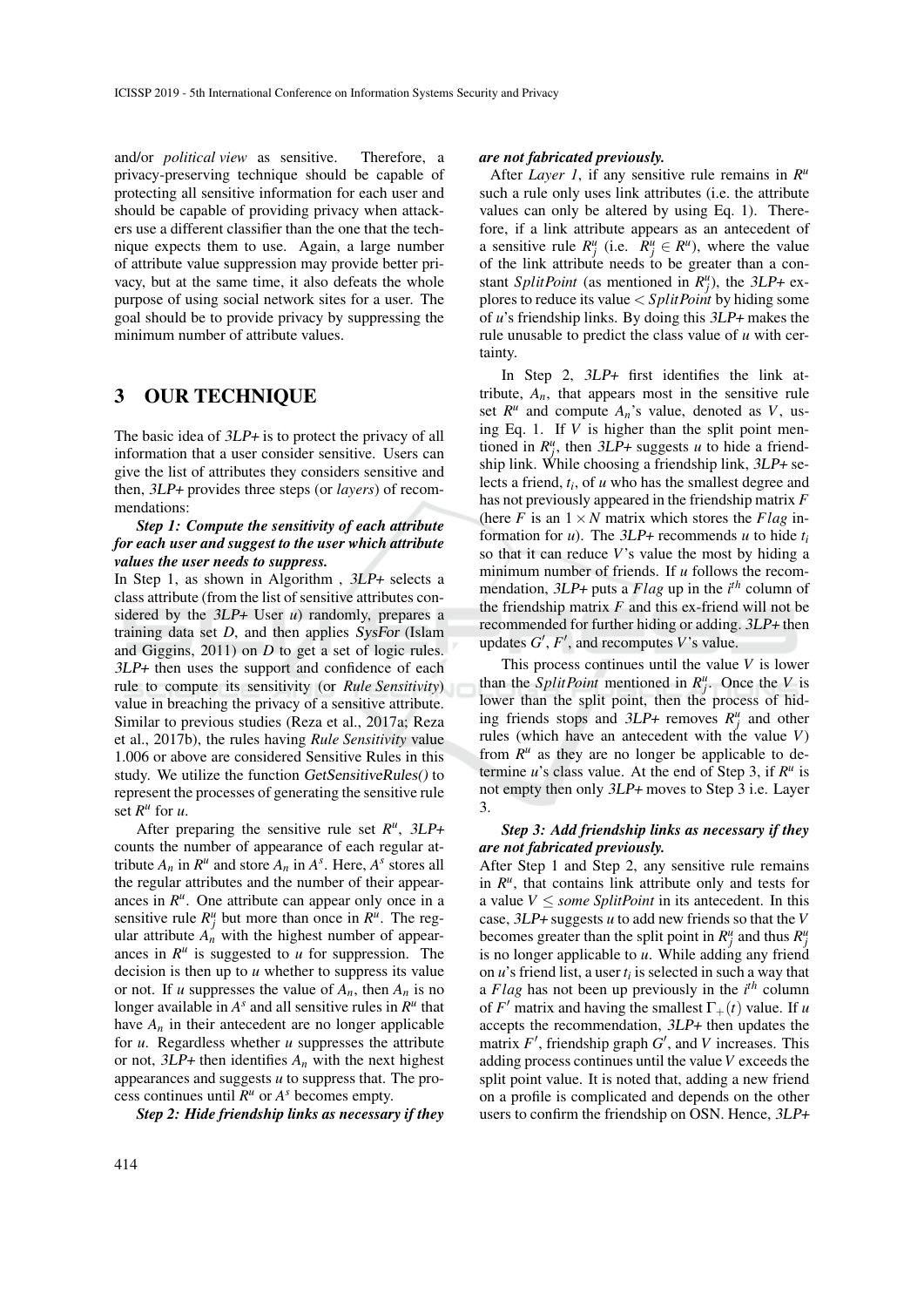#### Privacy Preservation of Social Network Users Against Attribute Inference Attacks via Malicious Data Mining



keeps these recommendations as a last resort. Our experimental results also indicate this step is seldom required.

## 4 EXPERIMENTS

### 4.1 Data Set

We implement the privacy techniques on a syntheti-

cally generated OSN data set (Nettleton, 2015) and denote it as *D*. The data set contains 1000 records, 11 regular attributes, and 50,397 friendship links among the users. In order to insert users' link attribute values into the data set, we calculate metric values for each regular attribute (using Equation (1)) and therefore, the total number of attributes becomes 22 (i.e. 11 regular attributes and 11 link attributes).

We prepare three versions of *D* for the experimental purposes for three different class attributes and they are: *political orientation* denoted as *DP*,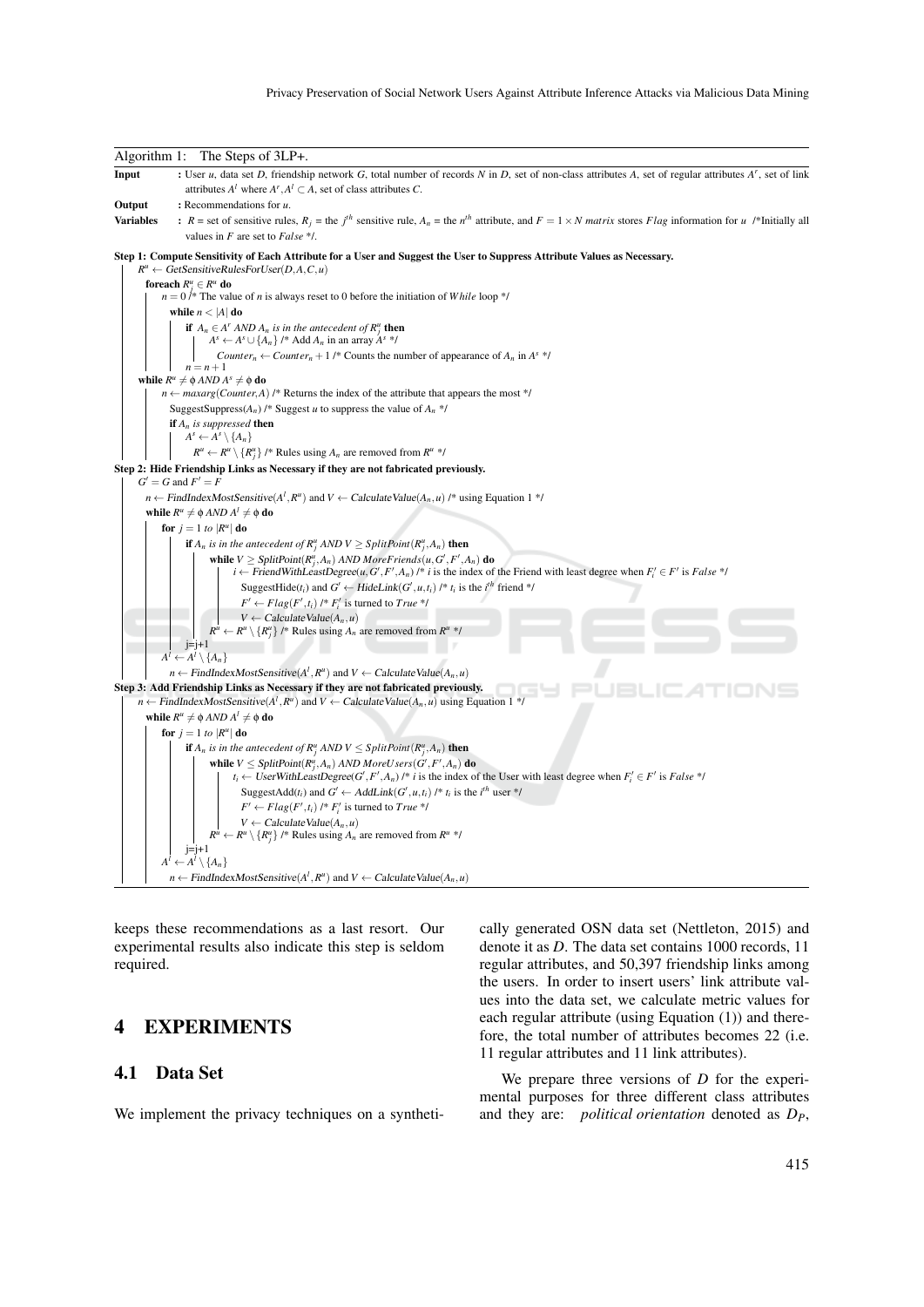| <b>Test data set</b>    | $D_{ts,P}$             | $D_{tsR}$              | $D_{tsS}$              |
|-------------------------|------------------------|------------------------|------------------------|
| Group 1<br>(60 records) | $P - 20$ records       | R-20 records           | $S - 20$ records       |
| Group 2                 | $P.R - 10$ records     | $P. R - 10$ records    | $R, S - 10$ records    |
| (30 records)            | $P, S - 10$ records    | $R, S - 10$ records    | $P, S - 10$ records    |
| Group 3<br>(10 records) | P. R. $S - 10$ records | P, R, $S - 10$ records | P, R, $S - 10$ records |

Figure 2: Distribution of 100 test data set records in each fold.

*religious view* denoted as *DR*, and *sexual orientation* denoted as *DS*. When we consider a particular attribute as a class attribute then rest of the attributes are considered as non-class attributes. For example, in *D<sup>P</sup>* data set, both *religious view* and *sexual orientation* are considered as non-class attributes.

We follow 10-fold cross validation method through out our experiments. Therefore, in each fold, a training data set, *Dtr*, contains 900 records and a testing data set, denoted as *Dts*, contains 100 records (i.e. 10% of the total records). In order to justify the efficiency of our technique, we again split these 100 test data records, in each fold, into three different groups based on the different percentage of records. We present these three groups and their records distribution in Figure 2.

The Group 1 consists of 60 users who consider any single attribute (i.e. either "*political orientation*" or "*religious view*" or "*sexual orientation*") as sensitive. On the other hand, we assume 30 users, in Group 2, have considered any two attributes (out of the three attributes) as sensitive. Finally, Group 3 consists of 10 users who consider all the three attributes as sensitive. While preparing a test data set e.g.  $D_{ts, X}$  we select the records who consider *X* as a sensitive information and return all other records in training data set  $D_{trX}$ . For example, we keep 50 records in  $D_{ts,P}$  (as shown in *Dts*,*<sup>P</sup>* column ) who consider *political orientation* as sensitive and return rest of the 950 records in the training data set  $D_{tr,P}$ . Here the different cell colours indicate different records and the same colour represents the same records.

### 4.2 Experimental Set-up

We now describe the experimental set-up in three phases for three different sensitive attributes. In Phase I, we first protect the privacy for *political view*, then for *religious view* in Phase II, and finally, for *sexual orientation* in Phase III. We argue that the 3LP+ can protect privacy of all the sensitive information (which are selected by its users) regardless

to the sequence of selection as a class attribute. Therefore, we also conduct experiments in an opposite sequence order but for simplicity we only describe the experimental set-up here for first sequence order.

**Phase I.** At first step, shown in Figure 3, we prepare a training data set  $D_{tr}$ , and a testing data set  $D_{ts}$ from the main data set *D* by considering users' *political view* as a class attribute. At Step 2, we apply the two privacy preserving techniques, i.e. 3LP+ and PrivNB, on the insecure test data sets. Here the term 'insecure' means that the 3LP+ or PrivNB have not been applied previously on the test data sets and hence the users' class value can be determined by an attacker easily. The test data sets are then secured by the techniques, as shown in Step 3, denoted as  $D'_{ts,F}$ and  $D_{ts,P}^*$  respectively. We calculate and compare the number of insecure users exists in the insecure and secure data sets. In order to provide privacy 3LP+ and PrivNB modifies the data sets by hiding information/friends or adding friends. Therefore, we use two different symbols ' and \* throughout the experimental set-up to denote the modified data sets by 3LP+ and PrivNB techniques respectively.

A privacy provider may not determine the classifier which is going to be used by an attacker and therefore, the privacy protecting technique should be able to protect privacy against any machine learning tools. In our experiments we explore and compare the performance of 3LP+ and PrivNB for different classifiers such as Naïve Bayes classifier (*NB*), Support Vector Machine (*SVM*), and Random Forest algorithm (*RF*). In order to do that we first apply these machine learning algorithms on insecure data set  $D_{ts,P}$  in Step 1 and find the number of number of insecure users in the test data set. We name it as classifiers' *accuracy* which refers to the number of users whose class value is identified by the classifiers. The larger the *accuracy* value indicates lower the privacy.

We then apply the different classifiers on secure test data sets  $\hat{D}_{ts,P}^{\dagger}$  and  $D_{ts,P}^*$  in Step 3. By comparing the classifiers' *accuracy* results, in Step 1 and Step 3, we then determine which technique provides better privacy on the test data sets. The results are presented in terms of number of insecure users, denoted as  $t_0^s$  and classifiers' *accuracy*, denoted as  $t_0^{c_1}$ . In Step 3, we also calculate data utility (in terms of number of suppressed attribute values) in  $D'_{ts,P}$  and  $D^*_{ts,P}$  after applying the two privacy preserving techniques and denoted as  $t_3^u$ . In Figs. 3 - 10, we use different colours of arrows to indicate the procedure of two different privacy preserving techniques.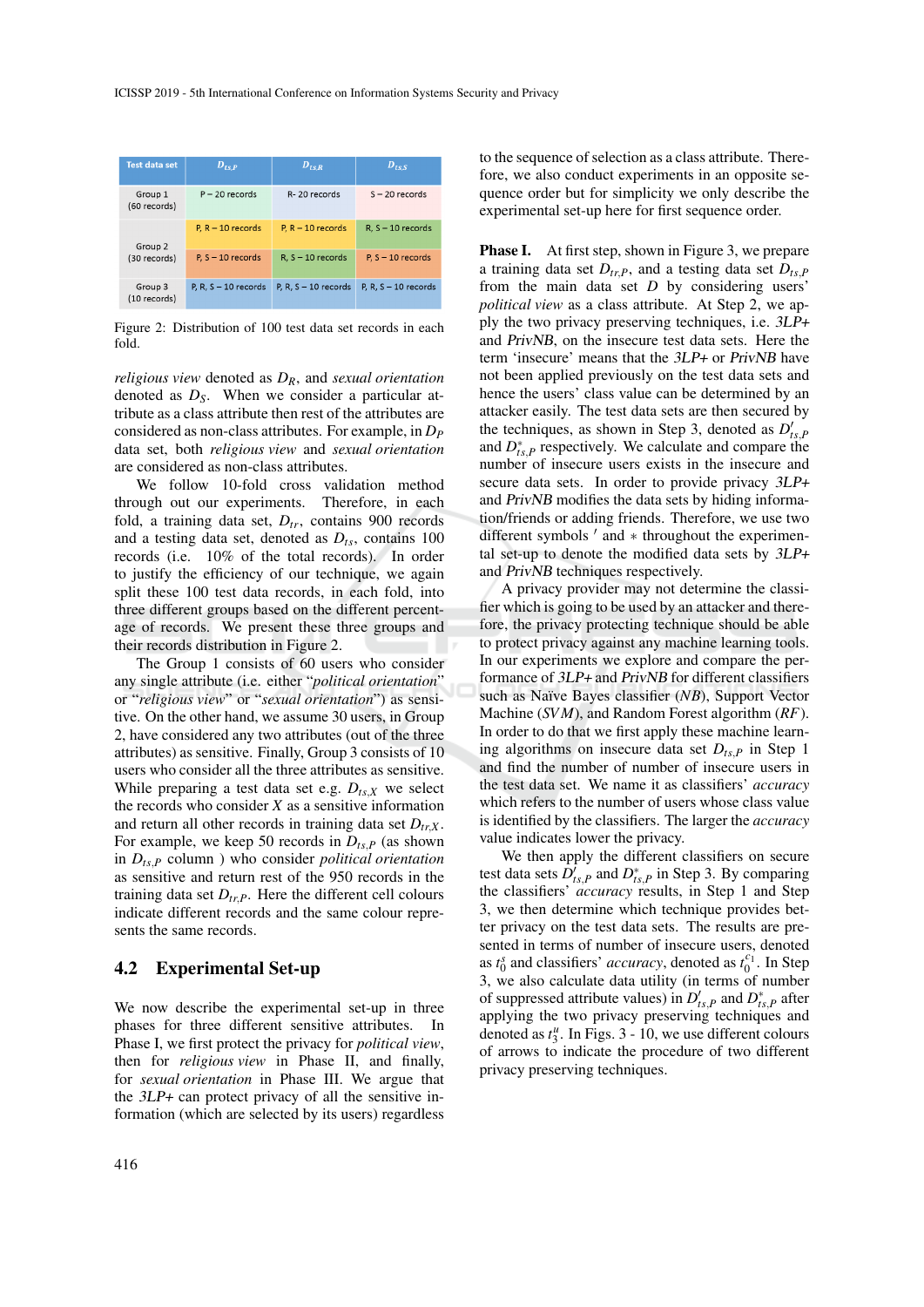

Figure 3: Phase I of the experiments.



Figure 4: Prediction of class value accuracy of two privacy preserving techniques.



Figure 5: Prediction of users' class value(correctly) using the same classifier used by the privacy preserving techniques.

Phase II. After Phase I, we select *religious view* as a class attribute. We first prepare training and testing data sets and denote them as  $D'_{tr,R}$  and  $D'_{ts,R}$  which are prepared from *D'*. Similarly,  $D_{tr,R}^*$  and  $D_{ts,R}^*$  are prepared from  $D^*$ . In Step 5, different classifiers are applied on  $D'_{ts,R}$  and  $D^*_{ts,R}$ , denoted by  $C_4$  and  $C_5$  respectively, to measure the classifiers' *accuracy*. Then we apply 3LP+ and PrivNB on test data sets in Step 7 (in order to secure the users' privacy). After Step 7 we again return all the records to original data set and thus it modified to  $D^2$ <sup>'</sup> and  $D^{2*}$  for  $3LP+$  and PrivNB respectively. In Step 9, we again investigate the safety of users (who consider Political view as sensitive) in  $D_1'$  $t'_{ts,P}$  and  $D^*_{ts,P}$  due to providing the privacy to users who consider *Religious View* again by analysing the number of insecure users. in  $D_t^2$  $D_{ts,P}^{2*}$  and  $D_{ts,P}^{2*}$  only.

Phase III. We select *sexual orientation* as a class attribute in this phase and similar to previous two phases, we first prepare training and testing data sets i.e.  $D_{tr,S}$  and  $D_{ts,S}$  as shown in Figure 10. In Step 10, we apply different classifiers, denoted by *C*<sup>10</sup> and  $C_{11}$ , on the two test data sets  $D_{ts}^{2'}$  $D_{ts,R}^{2*}$  and  $D_{ts,R}^{2*}$  to find the classification accuracy before and applying any privacy techniques. We then apply  $3LP+$  on  $D_{ts}^{2}$ *ts*,*R* and *PrivNB* on  $D_{ts,R}^{2*}$  in Step 11. We denote  $D_{ts}^{3*}$ *ts*,*R* and  $D_{ts,R}^{3*}$  to represent the secure test data sets and apply different classifiers, denoted by*C*<sup>10</sup> and*C*11, again on them in Step 12. After securing the test data sets, similar to Phase I and Phase II, we again analyse and compare the number of insecure users in Step 15a and Step 15b as shown in Figure 10.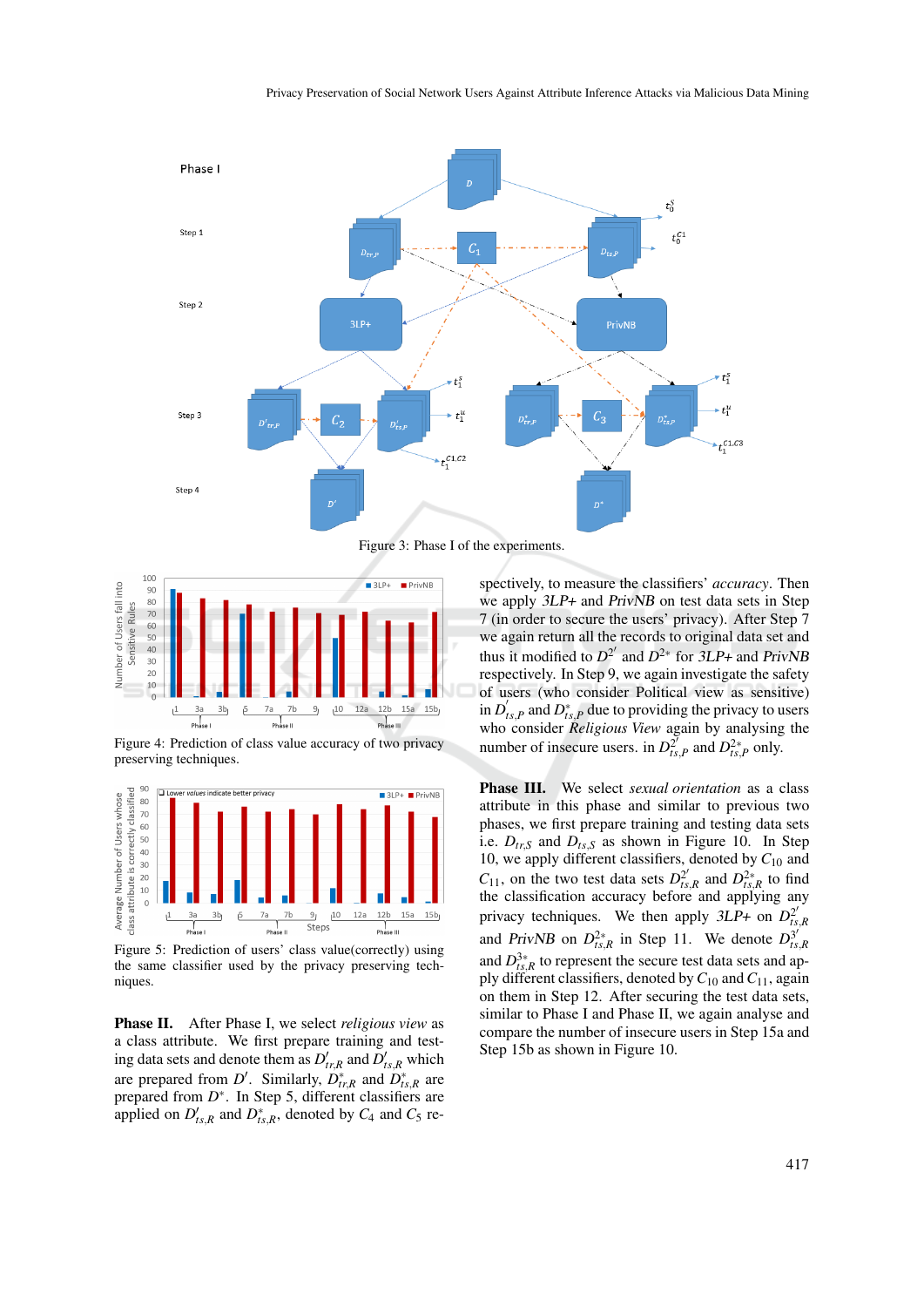#### ICISSP 2019 - 5th International Conference on Information Systems Security and Privacy



Figure 6: Phase II of the experiments.



Figure 7: Performance of Naïve Bayes in order to breach users' privacy in the test data sets.



Figure 8: Performance of Support Vector Machine in order to breach users' privacy in the test data sets.

### 5 EXPERIMENTAL RESULTS

We present and compare the experimental results of two privacy preserving techniques i.e. 3LP+



Figure 9: Performance of Random Forest Algorithm in order to breach users' privacy in the test data sets.

and PrivNB in this section. The results are presented in terms of accuracy (in percentage) and the step numbers (as mentioned in the experimental set-up Section 4.2). Step number information is presented in the *x*-axis and accuracy information is presented in the *y*-axis. Here the term *accuracy* indicates the number of users whose class value is identified by the attacker. Higher accuracy indicates the greater chance for the intruder to infer the class value of a user and vice versa. In Figure 4 we present the number of insecure users whose class value can still be inferred by applying the same classifier used by the privacy protection technique. We first provide privacy by the two privacy techniques separately as described in the Section 4.2. Here *y*-axis represents prediction probability to classify a record (regardless to correctly or incorrectly classified) by an intruder after the protection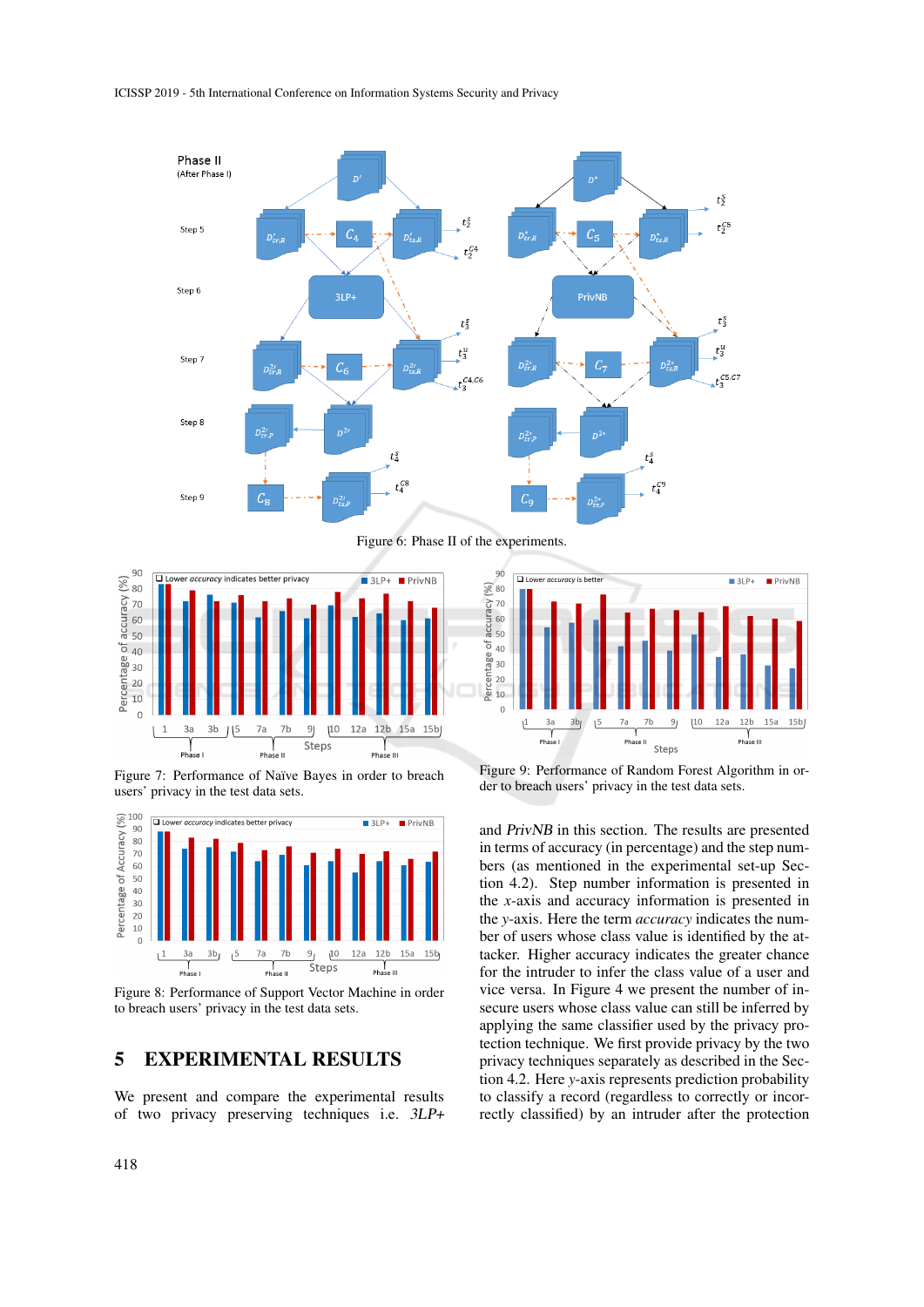

Figure 10: Phase III of the experiments.

techniques are applied. We observe that the probability percentage of records is much higher for PrivNB compared to 3LP+ except at Step 1. This is because the privacy preserving techniques are yet to implement at Step 1 as shown in Figure 3. On the other hand, in Figure 5, the percentage of correctly classified records by PrivNB is approximately 70% more than the 3LP+.

In order to explore the performance of two privacy protection techniques against three conventional classifiers i.e. *NB*, *SVM*, and *RF*, we use the available classifier packages in WEKA. Figure 7 shows the results of using *NB* as a classification technique. We observe when we provide privacy to users in test data sets by using 3LP+, the classification accuracy of *NB* drops about 10 percent as shown at Step 1 and Step 3. However, this accuracy drops is less than 10 percent in case of PrivNB. The similar trend is observed throughout the experimental steps and our technique clearly outperforms the existing PrivNB technique. On the other hand, a similar classification accuracy drops is observed for *SVM* and *RF* classifiers as shown in Figure 8 and Figure 9 respectively.

We also measure the data utility in terms of suppression for both techniques. In each test data set, (50 records\*10 regular attribute values=500) 500 maximum attribute values are available before applying any privacy techniques. In Figure 11 we show the results for Step 3, Step 7, and Step 12 only as the



Figure 11: Comparison of attribute value suppression.

privacy techniques are applied in these steps. We observe, in each step, the number of attribute value suppression by the *PrivNB* technique is three times higher than 3LP+.

### 6 CONCLUSION

We propose  $3LP+$  in this study to provide users' privacy on social media. Previous privacy preserving techniques can protect users' single sensitive attribute (from being inferred) whereas 3LP+ can protect users' multiple sensitive attributes in one run. Our experimental results indicate that 3LP+ can provide better privacy while maintaining higher utility than an existing privacy preserving technique even if an attacker uses a different set of classifiers.